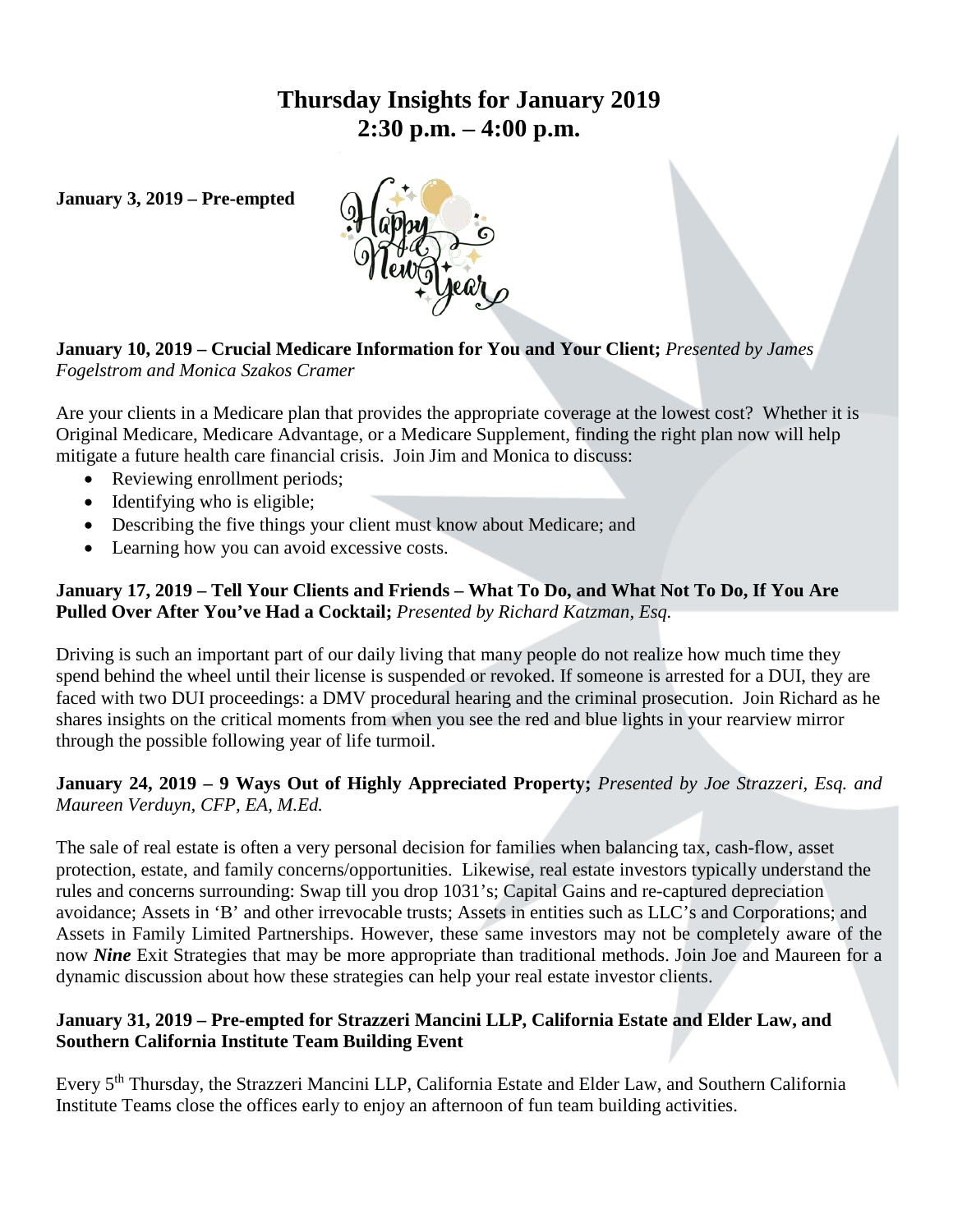# **Thursday Insights for February 2019 2:30 p.m. – 4:00 p.m.**

### **February 7, 2019 – Pre-empted for the 2019 Fiduciary Attorney Summit in Santa Barbara**

Don't miss the most important fiduciary attorney educational and recreational event of the year hosted by Peter Myers, Esq. and Sean Kenney, Esq. of Fox Rothschild LLP. Visit [www.foxfiduciaryattorneysummit.com.](http://www.foxfiduciaryattorneysummit.com/)

**February 14, 2019 – Benefits Planning – Understanding the Options You're Entitled To;** *Presented by Scott Stewart, Esq. and Steve Mancini, Esq.* 

Confronting the costs of long-term care is often the largest expense a couple will face. Families often believe that it is too late or early to plan - and they must bare these costs on their own. Though this may have been true 10 or 20 years ago, that is not the law now. Also, on September 18, 2018, the VA published new rules to qualify, including penalizations for any gift made in the past 36 months as well as investments towards annuities. We understand that families often feel overwhelmed and are relieved to find a path to working through it all.

## **February 21, 2019 – Pre-empted for The Gathering**

Visit [www.scinstitute.org/Gathering-2019](http://www.scinstitute.org/Gathering-2019) to register.

*Please join us for our 15th annual Gathering on February 21 & 22 for two days of shared insights, educa*ti*on, and collegiality. The Gathering is an annual event for all advisors in Estate, Business, and Wealth Strategies Planning. See enclosed brochure for more information.*



**February 28, 2019 – The Decision – Understanding Your 10 Business Succession Options – If, When, How, How Much, and to Whom;** *Presented by Joe Strazzeri, Esq. and Melisa Silverman, JD, CEPA, CVA, SBA, CEMA*

Transitioning your business includes a complicated set of decisions such as whether it is in whole or in part; internally to the family or team; or selling to a third party. Business owners often have the feeling that the advice they are receiving is prematurely narrowed. Join Joe and Melisa as they identify and discuss the pros and cons of the myriad of potential transition strategies as well as the improvements you should start making now to increase the value of the business and prepare for life post transition.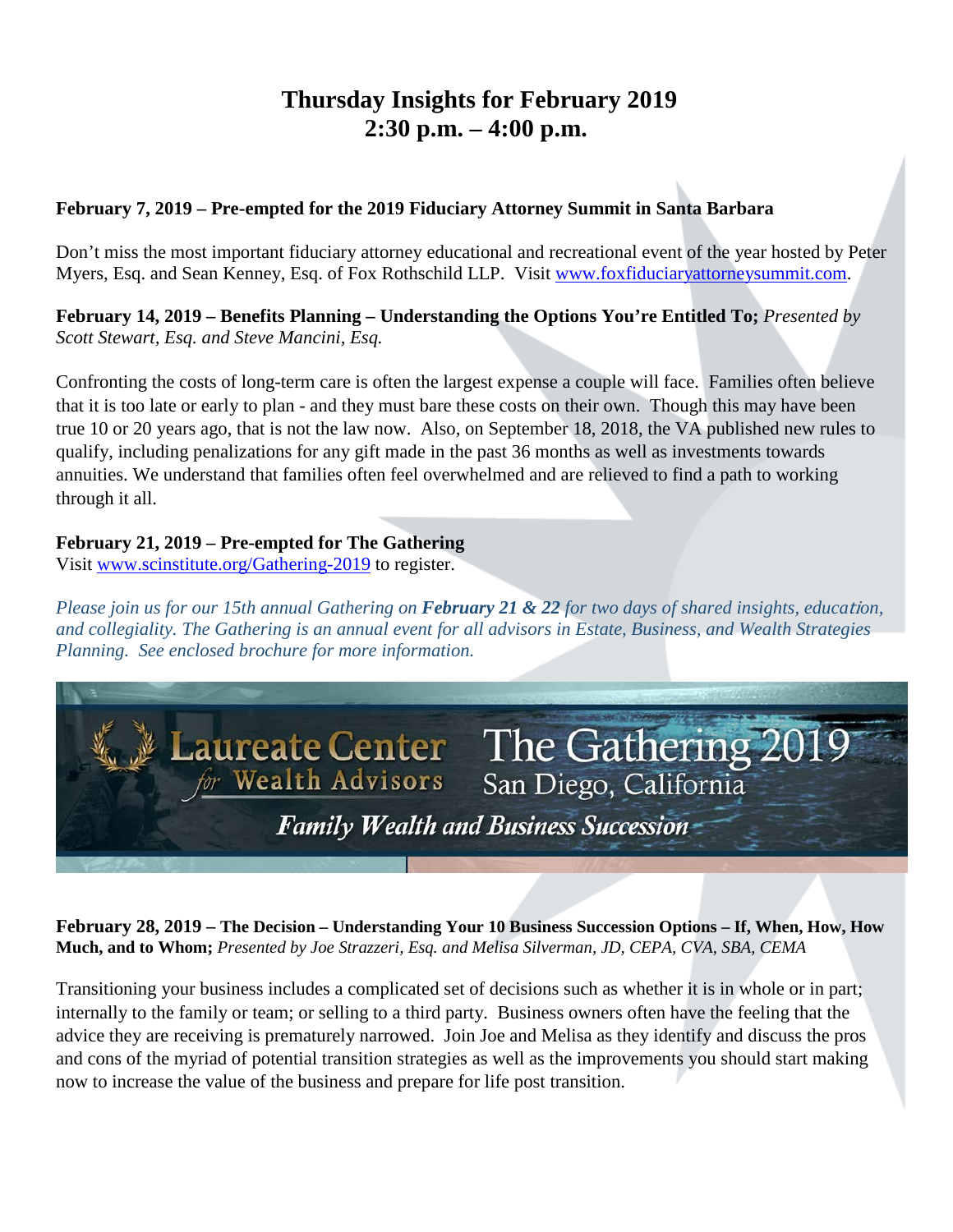# **Thursday Insights for March 2019 2:30 p.m. – 4:00 p.m.**

**March 7, 2019 – Hospice Misconceptions and Challenges Associated with End of Life***; Presented by Julie Owens, RN, DCS and Julia Struntz, Community Outreach at Hospice of the South Coast*

Hospice care is often misunderstood as a resource only available in the last few days of life. Julie and Julia will share all the who, what, when, and where's of hospice care – understand and share with your clients the full benefits of using a hospice group and the value of talking with loved ones about end of life wishes before a crisis hits.

## **March 14, 2019 – SCI Spring Mixer – A St. Patrick's Day Celebration**



While we often come together for education and collegiality, let's take this opportunity to just enjoy each other's company and celebrate St. Patrick's Day – a couple days early. The Southern California Institute invites you to learn interesting facts about Saint Patrick's Day, sample spirited Irish drinks, and taste traditional Irish eats! Register at www.ThursdayInsights.com.

#### **March 21, 2019 – Why Most Estate Plans Will Not Work Considering the New Tax Law and/or The Likelihood of Disability;** *Presented by Brooke Jensen, Esq. and Scott Stewart, Esq.*

Wills, trusts, and other estate planning documents have been traditionally drafted to solve for the moments before death and the years after death. These documents address the proverbial end as if it's a light switch. Learn how your planning and documents can address the full spectrum of planning – everything that may happen between now and then in the areas of control, health, safety, finances, and estate preservation. Most estate plans will fail to preserve the family relationships and will also fail to take advantage of the changes in the law. Join us to review: protections and control for the surviving spouse; today's disability planning pitfalls and options; as well as your trustee's rights, responsibilities, and liabilities.

## **March 28, 2019 – Hot Topics for 2019;** *Presented by Joe Strazzeri, Esq. and Steve Mancini, Esq.*

Join Joe and Steve as they dig into the planning opportunities and pitfalls that have been created by recent changes in the tax, financial, and legal environment. They'll focus on the most practical and relevant topics of conversation for financial advisors, attorneys, CPAs, philanthropic advisors, trust officers and insurance professionals to share with clients and prospective clients. Learn and discuss how these changes and opportunities affect your clients and how to explain and implement.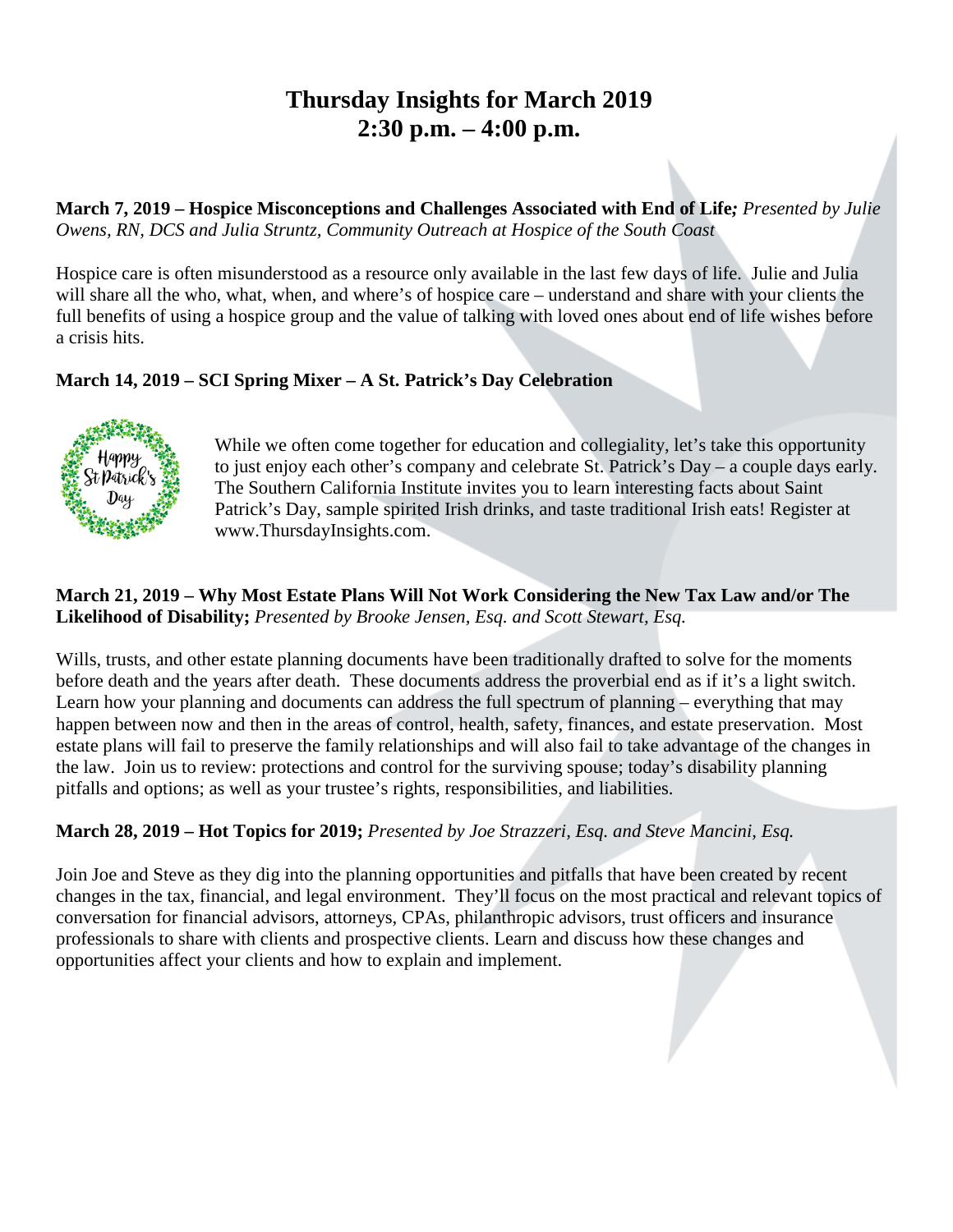# **Thursday Insights for April 2019 2:30 p.m. – 4:00 p.m.**

### **April 4, 2019 – Social Security: Your Questions Answered;** *Presented by Ryan Hyslop, CFP*

Ryan will lead an interactive discussion regarding the following questions about social security: Will SS be there for me in retirement? How can I maximize my SS benefit? When should I take SS? What are survivor and spousal benefits and who is eligible? What is the Windfall Elimination Period and the Government Pension Offset? How do I coordinate SS with my other retirement benefits (pension, qualified plan, etc.)? Learn how to answer these questions for your clients and yourself.

### **April 11, 2019 – How Charitable Strategies Enhance Estates;** *Presented by Zaira Espinoza, Financial Advisor and Monica Szakos Cramer, Vice President*

Wealthy families cannot leave 100% of their estates to their children and grandchildren, without the proper planning, because the estate and the gift transfer tax system intervene. This presentation will demonstrate how philanthropy actually enhances what the family receives while benefiting worthy charitable causes in meaningful ways.

**April 18, 2019 – Identifying and Implementing Business Enhancement Initiatives to Increase Enterprise Value and Cash Flow;** *Presented by Shelley Lightfoot, Partner and Melisa Silverman, JD, CEPA, CVA, SBA, CEMA*

Discover a systematic process to address targeted improvements that directly increase value, improve workplace dynamics and drive cash flow. One of the most common reasons business transitions derail is what we call Expectation Gaps. These are blind spots and pot holes that, once revealed, prevent a business owner from confidently executing their plan. Learn how to create team alignment and identify/prioritize Enhancement Initiatives in The Eight Critical Areas of: risk mitigation, asset protection, finance, operations, sales and marketing, human resources, culture, and crisis management.

## **April 25, 2019 – New Tax Rules for You and Your Business Owners Including 199A, QSBS, and More;** *Presented by Keith Troutman, CPA and Laura Stees, CPA*

Join two CPA's from two different practices as they break down the new Section 199A Qualified Business Income Deduction rules and clear the fog about what it really means for your business clients. Keith and Laura will also discuss the new tax depreciation rules, meals and entertainment deductibility and the next big bang, QSBS (Qualified Small Business Stock). Understand these new rules and the potential benefits they can provide for new and pre-existing businesses, large and small.

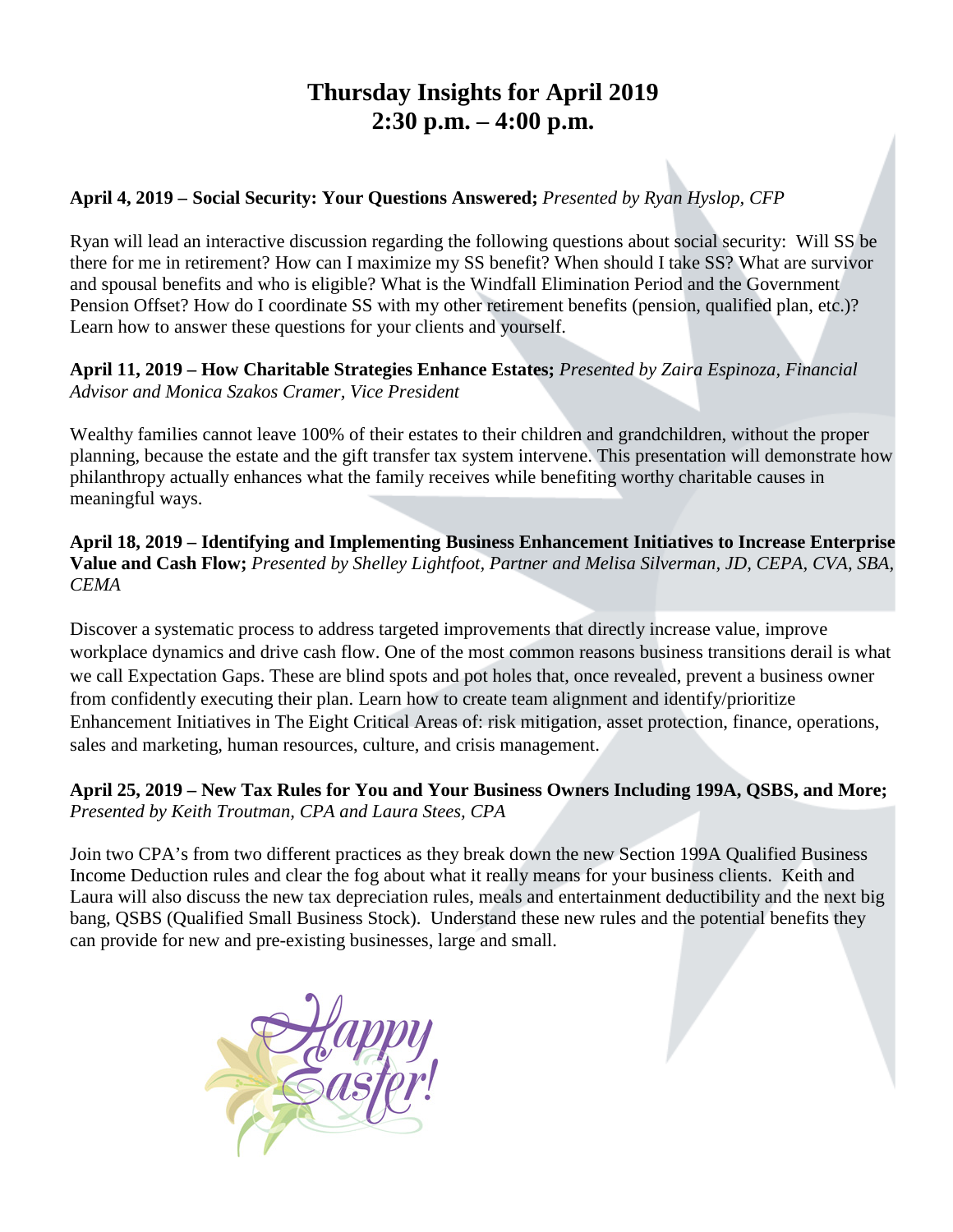# **Thursday Insights for May 2019 2:30 p.m. – 4:00 p.m.**

**May 2, 2019 – What's Old is New Again – Insurance Planning Under the New Tax Law;** *Presented by Trey Fairman, JD, LL.M and Cody Parks, Esq., LL.M*

Change creates opportunity. With increased exemptions, income tax planning is now the focus for many. Private placement products are gaining a much-needed foothold in the supplemental income market. Lower maximum tax rates for C corporations means utilizing "split-dollar" plans to gain an advantage when securing life and long-term care insurance. Learn what strategies may be the right move in today's tax environment.

### **May 9, 2019 – Using Technology to Prevent Financial Fraud;** *Presented by Christian Grupp and Sarah Grupp*

According to the ACFE (Association of Certified Examiners) the 2018 study covered 2,690 cases of fraud in less than two years, totaling more than \$7 billion. This \$7 billion was "merely a drop in the bucket" of the actual fraud that occurred. They found that Small Businesses lost almost twice as much per scheme to fraud as their larger businesses due to their lack of controls. According to research, detecting fraud through IT controls both prevents fraud and catches incidents of fraud more quickly and at a lower cost than other detection methods. Learn how to mitigate against a potentially devastating event to your client's business.

# **May 16, 2019 – Pre-Empted for Certified Wealth Strategies Advisor Program**

The Laureate Programs are courses focused on attracting, retaining and working with affluent clientele in a collaborative professional environment. Please visit [www.laureatecenter.com](http://www.laureatecenter.com/) for more information.

### **May 23, 2019 – Qualified Opportunity Zones – Advanced Techniques for Building Tax-Free Wealth**; *Presented by Greg Banner, CFP®, CLU®, CRTP and Aman Badyal, Esq.*

The Qualified Opportunity Zone ("QOZ") program is a new tax incentive available for individuals and businesses who realize capital gains. Greg and Aman will cover the basic mechanics of the QOZ program as well as advanced techniques you and your clients can use to maximize the available financial and tax benefits. Understand why you might want to form your own Qualified Opportunity Fund; how to minimize out of pocket investment and maximize tax elimination; and how to obtain the tax incentives available under this program while minimizing the necessary amount of investment in an opportunity zone.

### **May 30, 2019 – Pre-empted for Strazzeri Mancini LLP, California Estate and Elder Law, and Southern California Institute Team Building Event**

Every 5th Thursday, the Strazzeri Mancini LLP, California Estate and Elder Law, and Southern California Institute Teams close the offices early to enjoy an afternoon of fun team building activities.

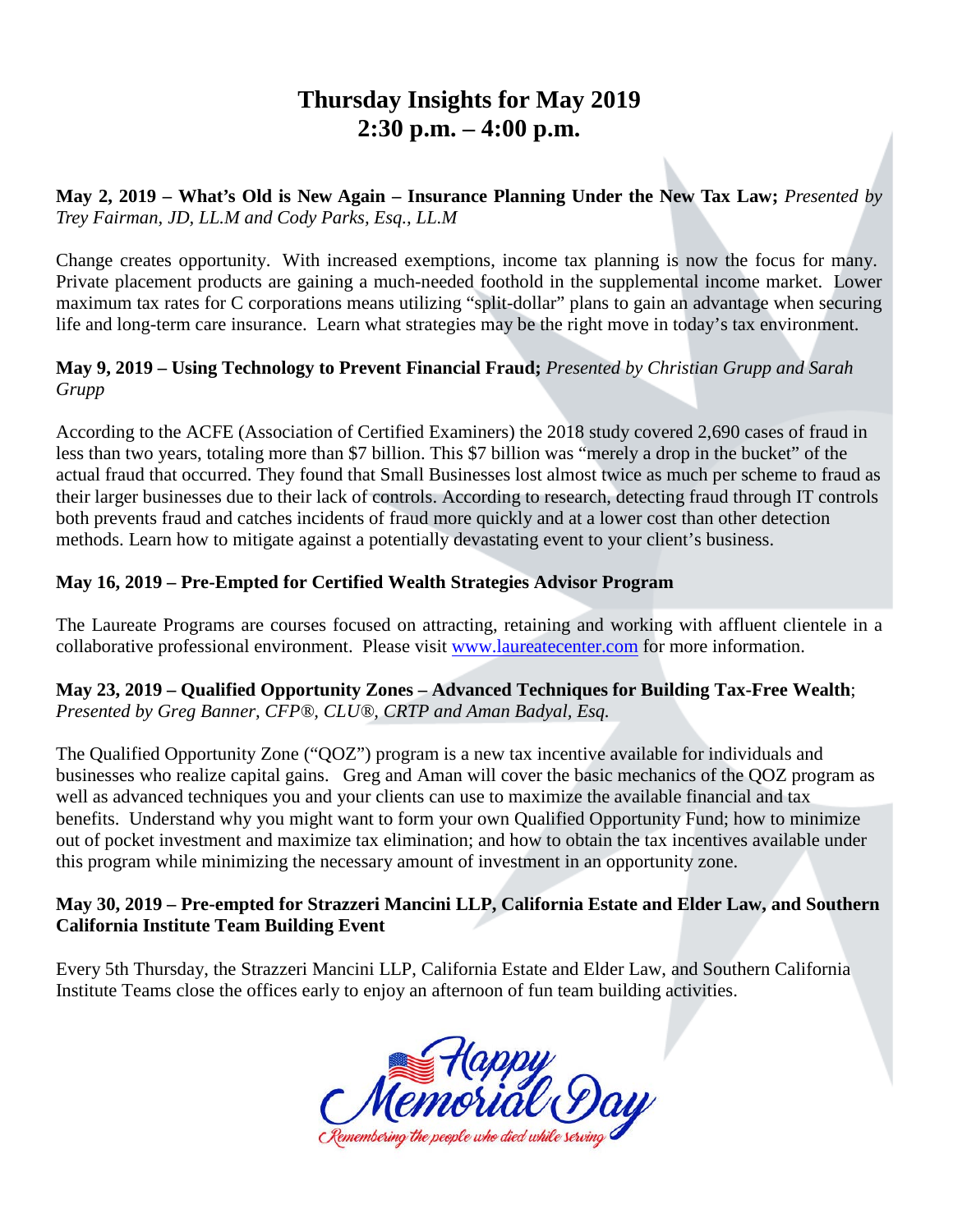# **Thursday Insights for June 2019 2:30 p.m. – 4:00 p.m.**

## **June 6, 2019 – The New Estate Tax Laws and Your Clients' Appraisals;** *Presented by Elena Kohn*

Most of your clients' estates will have assets that must be appraised either while they are alive or after death for any number of reasons such as purchasing insurance, determining the worth of charitable tax deductions, or dividing assets among beneficiaries. Elena will share what to expect from an appraisal report on Arts, Antiques, and Collectables - and the methods used as a part of estate planning as well as strategies of personal property appraisals in light of the new tax law.

**June 13, 2019 – The State of Alzheimer's 2019: Advocacy, Public Policy, and You!;** *Presented by Joshua Bohannan and Kristen Cusato, Alzheimer's Association*

Join us for a dynamic and informative presentation where you will have the opportunity to learn how the Alzheimer's Association is at the forefront of shaping public policy at every level of government to address the crisis of Alzheimer's disease. You will also learn about research updates and the important role you can play as an Advocate and/or Ambassador in representing your community in the process!

**June 20, 2019 – Understand a Qualified Valuation as a Business Enhancement or Succession Planning Tool;** *Presented by Melisa Silverman, JD, CEPA, CVA, SBA, CEMA and Steve Mancini, Esq.*

Value-driven Businesses increase your options by systematizing the magic you've applied to creating success up to this point. They command stability for internal transitions, as well as the highest market value if you decide to sell. Simply recasting financials to find a new EBITDA and estimating a factor does not make a true valuation – even when combined with a calculation of fixed assets and goodwill. Misunderstanding enterprise value, a lifestyle business, and/or discrete and non-discrete intangible assets often cause businesses to lose value. Learn the anatomy and nuances of Assessments/Valuations, how to use them as a punch list, and how to transition from a Wisdom-driven Business to a Value-driven Business.

### **June 27, 2019 – Taking the Handcuffs Off the Surviving Spouse**; *Presented by Joe Strazzeri, Esq. and Scott Stewart, Esq.*

For years, estate planning attorneys have been using A/B trusts primarily to protect their clients against estate taxes (though there are other reasons such as creditor protection and family bloodline protection)**.** Now, however, most Americans are no longer subject to the estate tax – and capital gains taxes are what most of our clients are concerned about. Join Joe and Scott for a discussion on B trusts and AB Trusts – are they still the best option, and if not, what can/should you do about it?

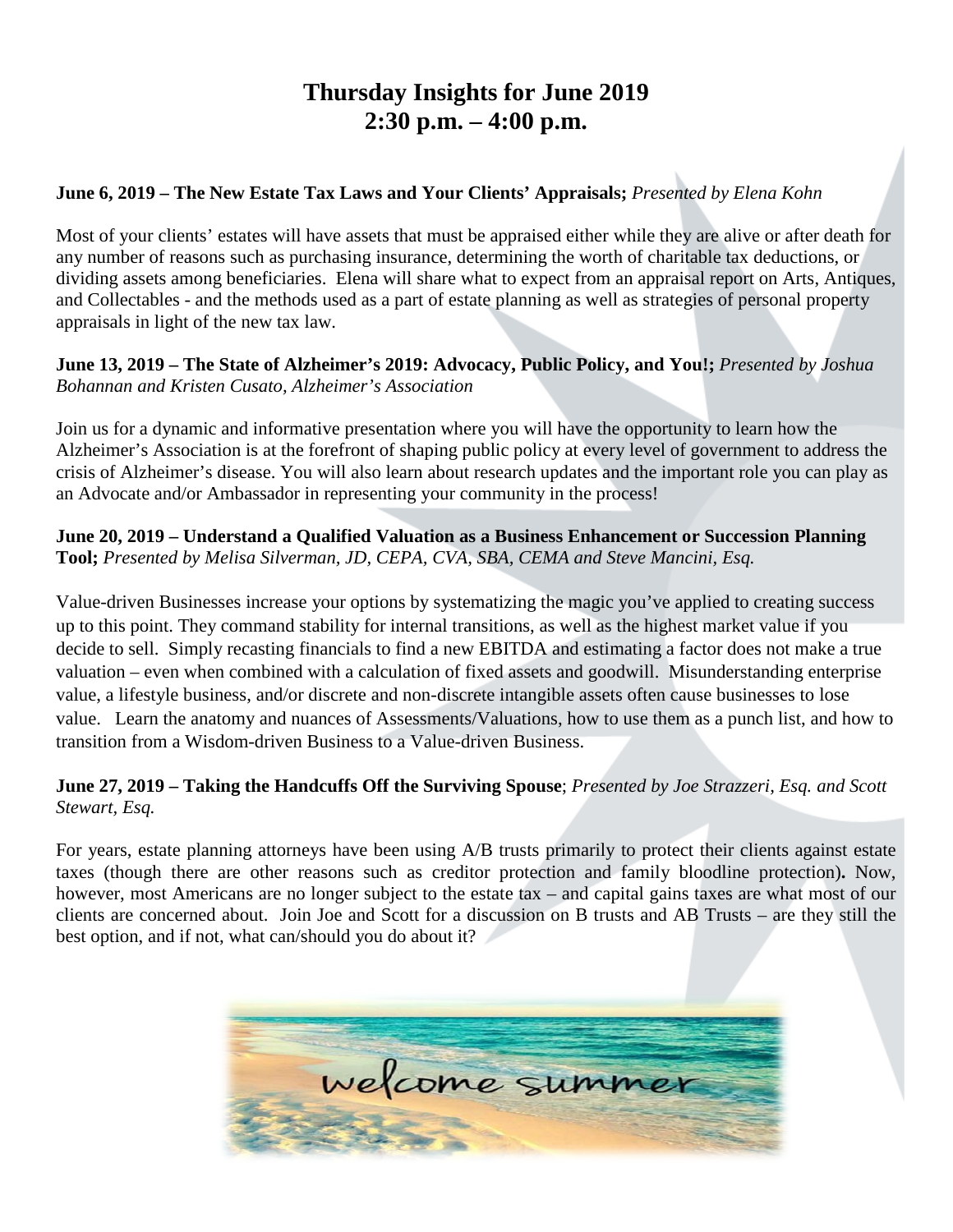# **Thursday Insights for July 2019 2:30 p.m. – 4:00 p.m.**

### **July 4, 2019 – Pre-Empted for the 4th of July!**

Our office will be closed in observance of the 4<sup>th</sup> of July Holiday. Have a safe and Happy 4<sup>th</sup> of July!

#### **July 11, 2019 – The Deferred Sales Trust™: A Capital Gains Tax Deferral Solution;** *Presented by Robert Binkele, CEO & Founder of Estate Planning Team*

The Deferred Sales Trust™ offers flexibility and provides an alternative to a 1031 exchange that can apply to your primary residence, investment property, or business. The DST is a trademarked strategy designed to minimize tax impacts for your real estate and business owner clients. Join Bob as he explains how it works and the various benefits such as: tax deferral; reduced estate taxes; conversion of an illiquid asset into estate liquidity; provision of retirement income; elimination of risk; and potential elimination of probate fees.

#### **July 18, 2019 – The 3 Mistakes Business Owners Make When Selling a Business over \$10 million;**  *Presented by Shelley Lightfoot, CEPA and Tim McDonald*

Every business owner will exit their business, the question is, will it be on their terms? Because 80% of businesses fail to sell, it is imperative that owners avoid the common mistakes and misconceptions associated with selling their business to a third party. In this session, Tim and Shelley will share the most common reasons businesses fail to sell, how to best utilize an investment banker, the benefits of an auction process, what happens when an auction fails and how to recover, when it is appropriate to skip the process and negotiate with one buyer, and the differences between working with strategic buyers and private equity buyers.

### **July 25, 2019 – Essential Estate Planning Considerations During the Divorce Process**; *Presented by Joseph Matuk, Esq. and Veronica Lopez, Esq.*

What happens to existing estate plans in a divorce? Can clients create new documents with a divorce pending? What happens if a client does nothing? Join a family law attorney and an estate planning attorney as they navigate topics such as joint ownership, wills vs. trusts, beneficiary designations, ATROs, the intersection of the Probate and Family Codes, and other complexities spouses encounter throughout a divorce.

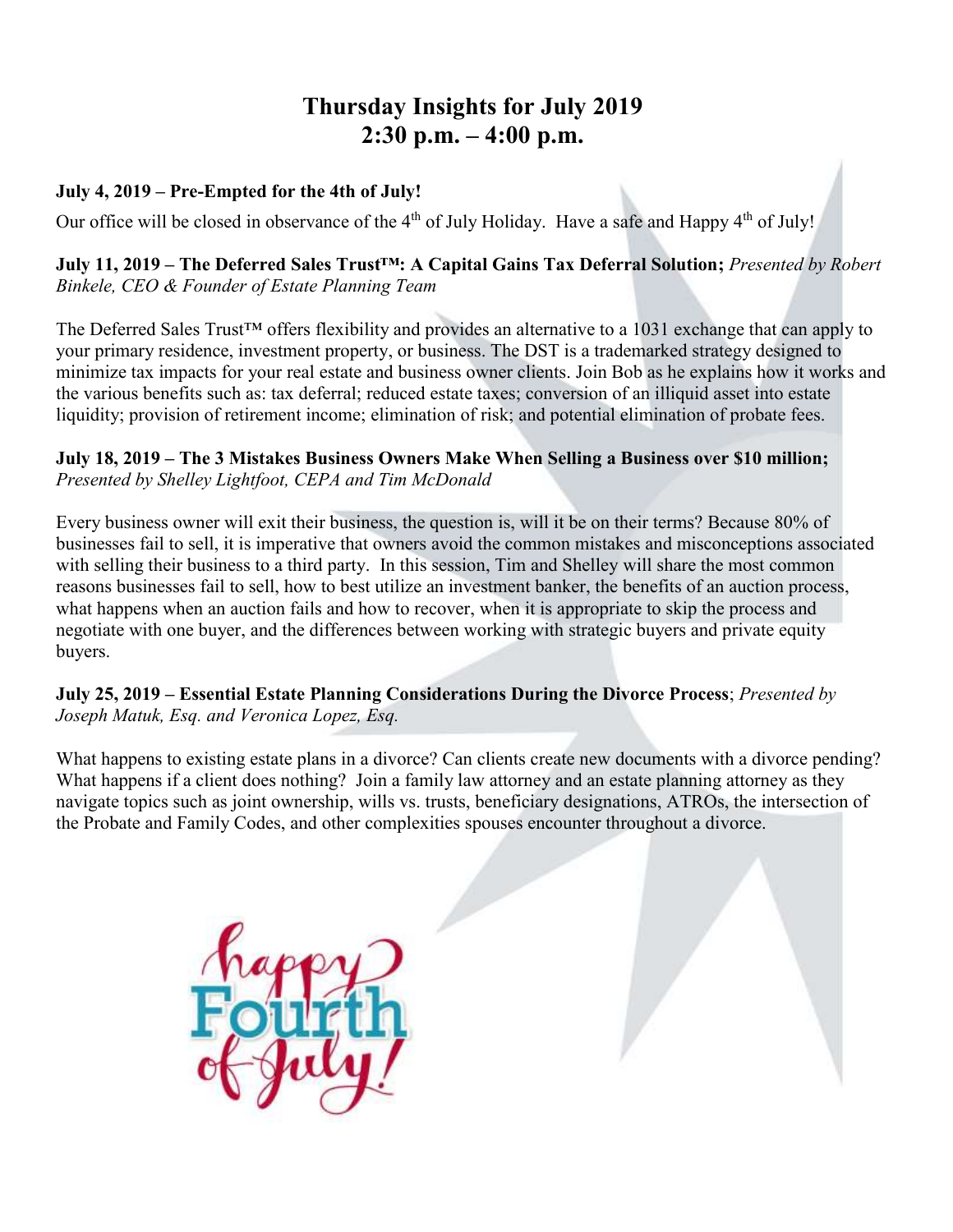# **Thursday Insights for August 2019 2:30 p.m. – 4:00 p.m.**

# **August 1, 2019 – Creating a Digital Community**; *Presented by Shelley Lightfoot, CEPA and Stacy Nation*

The online community can be a daunting feat to conquer. But one thing we know for sure is that the only way to be a leader in your industry is to try new things and then share what you've learned with your friends. Get "technical" with Shelley and Stacy as they share how we maintain our Thought Leader Community through resources, education, collaborative thinks tanks, events, programs, and online content.

## **August 8, 2019 – Medicare Made Clear;** *Presented by Diane Gaswirth*

United Healthcare's goal is to help you understand the A, B, C's and D's of Medicare as well as your coverage options whether you're new to Medicare or are looking for a better understanding of the coverage you currently have. Diane will review what original Medicare covers and what it doesn't as well as how Medicare Advantage Plans and Medicare Supplement plans can provide additional coverage to protect against out-ofpocket costs and preserve your assets. We'll also share information about important timelines for enrolling in Medicare to avoid unnecessary financial penalties. There are many options and Medicare isn't a one-size-fitsall program. Join us to help you take the mystery out of Medicare as it relates to your overall retirement plan.

**August 15, 2019 – Pre-Governance – Harvesting Fresh Perspectives;** *Presented by Joe Strazzeri, Esq., CEPA and Shelley Lightfoot, CEPA*

Sometimes the closeness and ease the family shared in the past isn't in the room as often as it used to be. Other times, the family is facing a host of new opportunities and they're craving a greater sense of unity around how to step into their options. Whether triggered by friction or opportunity, the landscape is clear. To maintain or improve the health of family communication – and achieve forward progress – external facilitation may be prudent. Join Joe and Shelley as they share the difference between traditional Family Governance and a family tradition of Pre-Governance.

**August 22, 2019 – Real Estate Loans in Today's Market – It's Not Your Dad's Market Anymore;** *Presented by Barry Waxler, Theo Daniels, Vice President, Business Banking Manager and Ken Austad, Senior Vice President*

The banking world has changed over the years and it's more important than ever to understand your client's options when it comes to lending. Join Barry, Theo, and Ken for a dynamic discussion regarding the current rate environment, cap rates, and investor real estate loans including topics such as: Multifamily; Office, Mixed Use, Industrial & Retail; Hospitality, Medial, and Special Purpose; Construction Loans (limited client base); and Warehouse Lending.

### **August 29, 2019 – Pre-empted for Strazzeri Mancini LLP and Southern California Institute Team Building Event**

Every 5th Thursday, the Strazzeri Mancini LLP and Southern California Institute Teams close the offices early to enjoy an afternoon of fun team building activities.

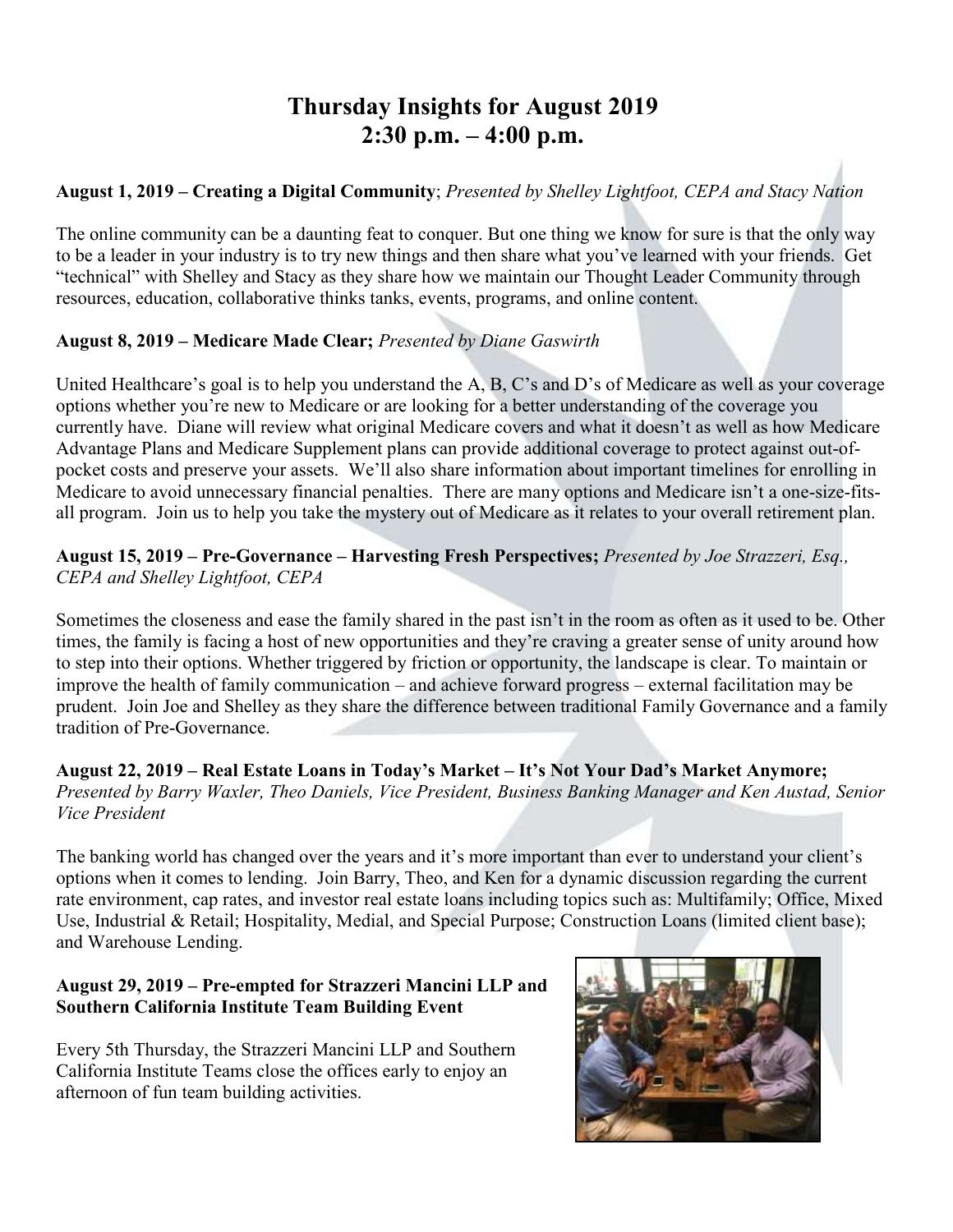# **Thursday Insights for September 2019 2:30 p.m. – 4:00 p.m.**

**September 5, 2019 – Cannabusiness – Challenges, Opportunities, and Threats;** *Presented by Mindy Cagan Joslin and Kimberly R. Simms, Esq.*

Now that marijuana is legalized in five states, and many think it won't be long before it is legalized at the federal level, your business-minded clients likely have loads of questions about how to get in on the huge profits being generated. Join Mindy and Kimberly as they discuss the confusing laws and regulations, steep taxes, financial and legal risks, strict lending requirements, super challenging banking laws and much more. This presentation will provide you with language, tools, and resources to better help your clients when they come knocking.

**September 12, 2019 – Preserving Family Relationships – During and After a Loss;** *Presented by Steve Mancini, Esq. and Alexis Bastedo, Esq.*

Proper estate planning allows you to plan for yourself and your loved ones without giving up control of your affairs. It contemplates protection of your family members from creditors/divorce and provides for the possibility of your own disability. When you or a loved one passes away, it is a great comfort to know your family's affairs are in the hands of trusted counselors. Join Steve and Alexis as they go over the different strategies used in order to maintain family harmony when making difficult decisions.

# **September 19, 2019 – SCI Mixer; 9th Annual "Margaritaville"**

While we often come together for education and collegiality, let's take this opportunity to just enjoy each other's company. Send us your margarita recipes – we'll taste them all and choose the top three to serve at the mixer along with some delicious south-of-the-border treats. Can your favorite beat last year's winner?

## **September 26, 2019 – Using Nevada Trusts for California Business Owners – Considering Sale or Not;** *Presented by Ann Rosevear, JD and Jeffrey Dunham, CEO*

Most business owners are seeking ways to protect their assets, minimize estate tax, and avoid state income tax. For many, the answer may be a Nevada Trust of some flavor. Ann and Jeffrey will discuss the use of Nevada Domestic Asset Protection Trusts (also known as Nevada On Shore Trusts or "NOSTs"), Nevada Incomplete Gift Non-Grantor Trusts ("NINGS"), Intentionally Defective Grantor Irrevocable Trusts ("IDGTs" or "IGITs"), and Beneficiary Defective Irrevocable Trusts ("BDITs"). In addition, there will be a discussion regarding the California Uniform Voidable Transactions Act ("UVTA") and its potential impact on Nevada Trusts for California residents.

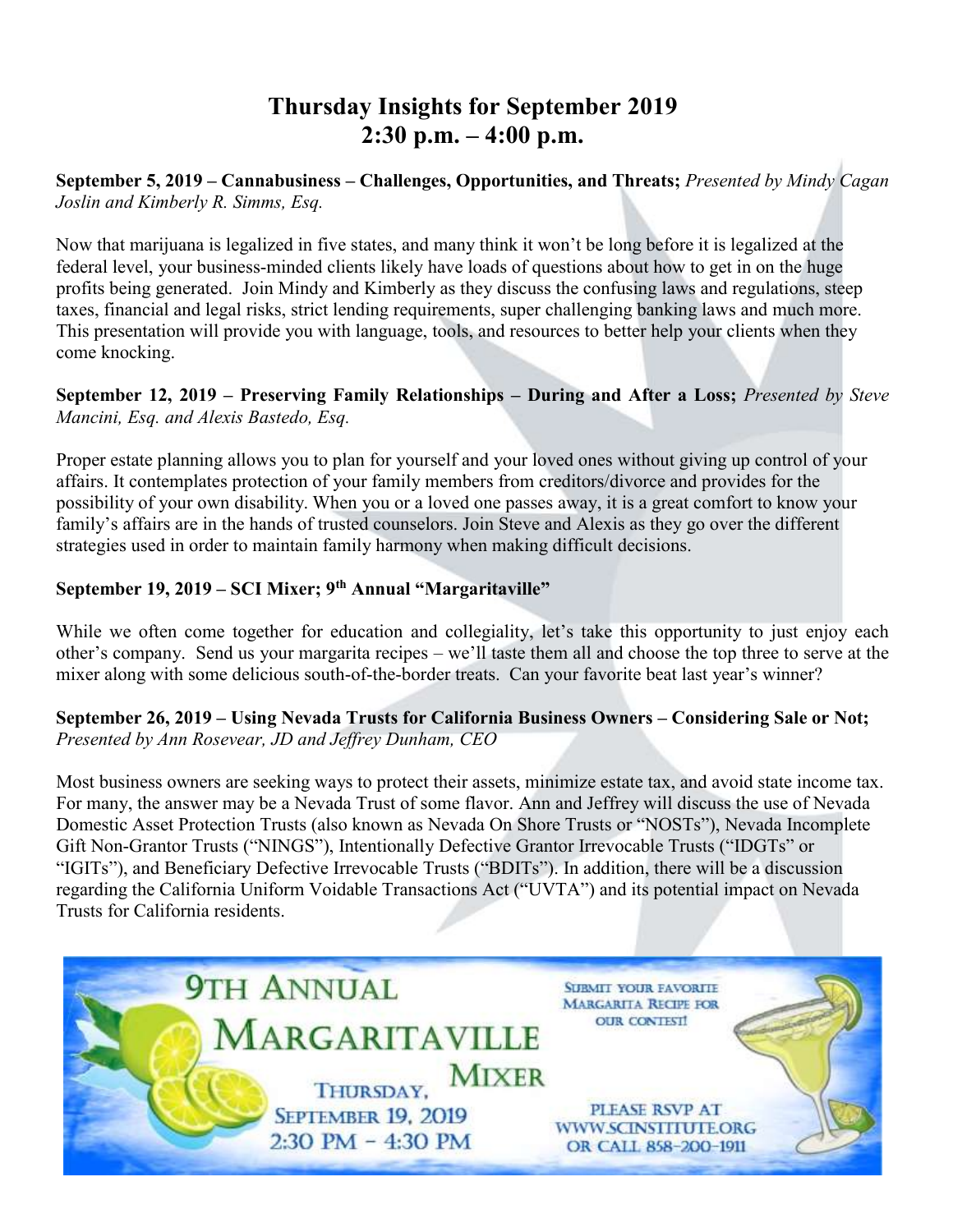# **Thursday Insights for October 2019 2:30 p.m. – 4:00 p.m.**

# **October 3, 2019 – Removing the IRS From the Sales Equation;** *Presented by John House, ChFC*

Join John as he explores and reviews the multitude of ways that a business owner can limit the IRS and state taxation at the end of their business, and during the business transaction. John's years in the industry and client/advisor collaborative process will be explored as you consider this type of collaborative planning. Through the use of case studies and application of specific strategies, this session will add to your list of tools and ways to explain them.

**October 10, 2019 – Living Tax Free;** *Presented by John L. Jenkins, AEP®, EA, CFP®, CFF and Monica Szakos Cramer, CFF*

This is an overview of real-world strategies and methods designed for those who are preparing for retirement, or are in the early stages of retirement, and looking for ways to reduce or even eliminate taxes owed from income. This overview will show you how to properly allocate your assets using IRS Guidelines to reduce or eliminate taxes on your income. It will touch on how you can accurately devise a plan for Tax Free income that will last throughout your retirement as well as how to take advantage of little-known investment vehicles that will help you both achieve your tax-free retirement goals and leave a legacy to your loved ones.

### **October 17, 2019 – Really Understanding EBITDA and How It Gets Adjusted;** *Presented by Melisa Silverman JD, CEPA, CVA, SBA, CMEA and Jeff Kates, MBA, CEPA*

There are two main factors that drive a Company's valuation - it's EBITDA and the multiple. Understanding a Company's EBITDA and the adjustments that buyers make to it to arrive at the seller's discretionary cash flow is critical for both sellers and buyers. Using EBITDA as a starting point, we will use case studies to look at some of the most typical (and not so typical) adjustments to EBITDA (both positive and negative) that will impact a Company's valuation and ultimate selling price.

## **October 24, 2019 – Pre-Empted for our JumpStart Program**

The JumpStart Program is a 2.5-day workshop for advisors who would like to successfully implement business planning into their current practice. More information to follow soon!

### **October 31, 2019** - **Pre-empted for Strazzeri Mancini LLP and Southern California Institute Team Building Event**

Every 5<sup>th</sup> Thursday, the Strazzeri Mancini LLP and Southern California Institute Teams close the offices early to enjoy an afternoon of fun team building activities.